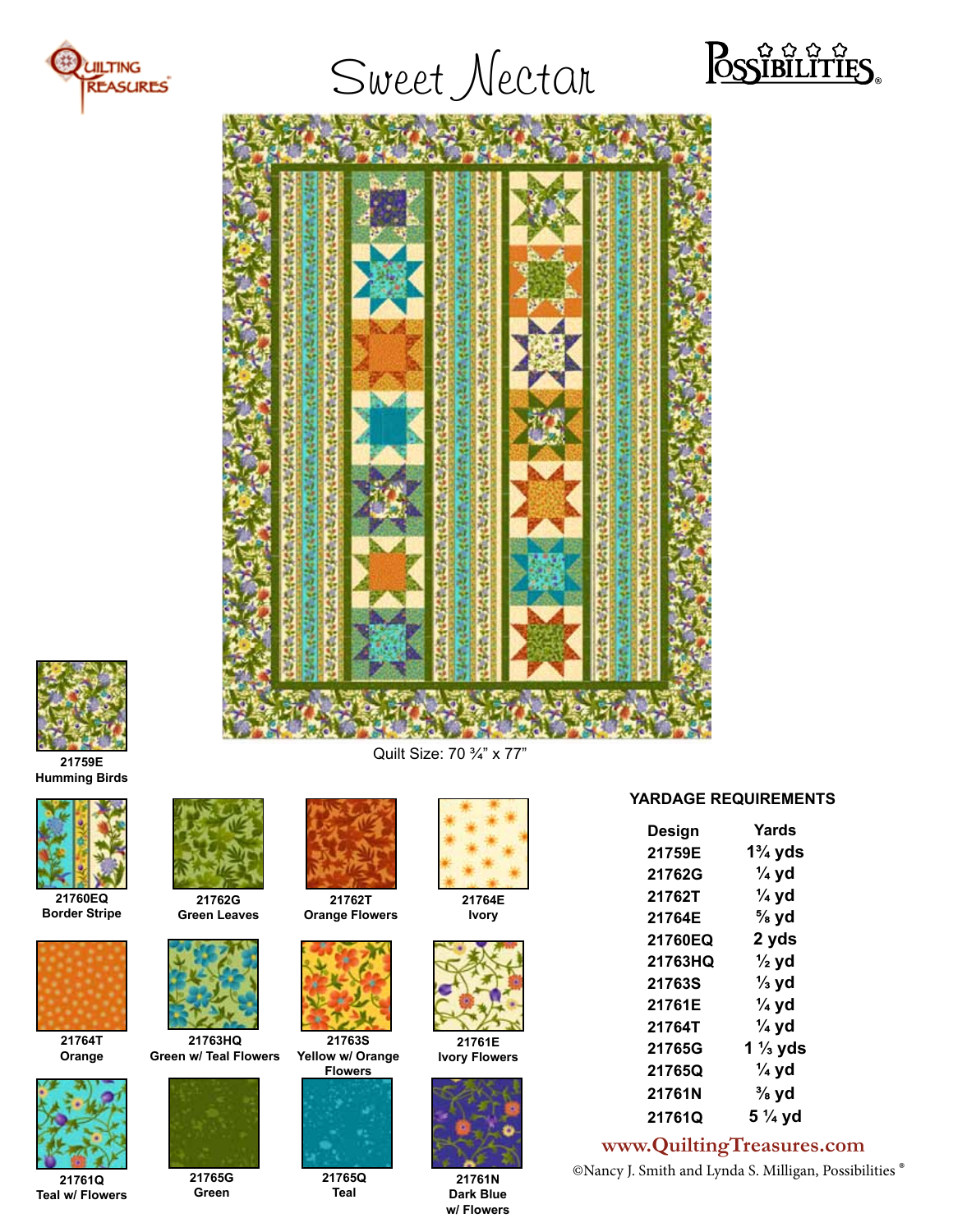

Sweet Nectar



Quilt designed by Lynda Milligan

#### **Finished Block Size 9" x 9"**

#### **21759E - Hummingbirds**

Cut  $(3)$  5" x 5" squares

Cut (8) 6½" x Width of Fabric (WOF) Miter short ends together. Trim seams to  $\frac{1}{4}$ " wide and press open. Subcut (2) 6½" x 65½" and (2) 6½" x 71¾"

#### **21762G - Green Leaves**

Cut (2)  $5$ " x  $5$ " squares and (8)  $3\frac{1}{8}$ " x  $3\frac{1}{8}$ " squares

# **21762T - Orange Flowers**

Cut (12)  $3\frac{1}{8}$ " x  $3\frac{1}{8}$ " squares

#### **21764E – Ivory**

Cut (28)  $3\frac{1}{8}$ " x  $3\frac{1}{8}$ " squares and (28)  $2\frac{3}{4}$ " x  $2\frac{3}{4}$ " squares

#### **21760EQ - Border Stripe**

Following the image below, cut (3) identical stripe pieces 12¼" x 63½" along the length of the fabric.

Cut ¼" beyond each side of the yellow stripe sections for seam allowance.

#### **21763HQ - Green w/Teal Flowers**

Cut (16)  $3\frac{1}{8}$ " x  $3\frac{1}{8}$ " squares and (16)  $2\frac{3}{4}$ " x  $2\frac{3}{4}$ " squares



↑ Cut away ↑ Stripe piece

#### **21763S - Yellow w/Orange Flowers**

Cut (1) 5" x 5" square, (8) 3⅛" x 3⅛" squares and (8) 2¾" x 2¾" squares

#### **21761E - Ivory Flowers**

Cut (1) 5" x 5" square and (8)  $3\frac{1}{8}$ " x  $3\frac{1}{8}$ " squares

#### **21764T -Orange**

Cut (2)  $5$ " x  $5$ " squares, (4)  $3\frac{1}{8}$ " x  $3\frac{1}{8}$ " squares and

(4) 2¾" x 2¾" squares

#### **21765G - Green**

Cut (4) 3⅛" x 3⅛" squares

Cut (8) 2½" x WOF strips. Miter short ends together.

Trim seams to  $\frac{1}{4}$ " wide and press open. Fold strip in half lengthwise with wrong sides together and press. **BINDING**

Cut (13) 1½" x WOF strips. Miter short ends together. Trim

seams to  $\frac{1}{4}$ " wide and press open. Subcut (6) 1½" x 63½" strips and  $(2)$  1½" x 59¼" strips.

#### **21765Q - Teal**

Cut (1)  $5$ " x  $5$ " square and (8)  $3\frac{1}{8}$ " x  $3\frac{1}{8}$ " squares

## **21761N - Dark Blue w/ Flowers**

Cut (1)  $5$ " x  $5$ " square and (12)  $3\frac{1}{8}$ " x  $3\frac{1}{8}$ " squares

#### **21761Q - Teal w/Flowers**

Cut (3)  $5$ " x  $5$ " square and (4)  $3\frac{1}{8}$ " x  $3\frac{1}{8}$ " squaresCut (2)  $85$ " pieces. With right sides together sew one long selvedge edge with 1" wide seam.

Trim seam allowance to ½" wide and press open. **BACKING**

**MAKE 1 BLOCK OF EACH COMBINATION:**



















#### **BLOCK CONSTRUCTION:**

Each block is constructed the same way:

- (4) 2¾" x 2¾" background fabric squares (corner squares)
- (4) 3⅛" x 3⅛" background fabric squares
- (4) 3⅛" x 3⅛" star point fabric squares
- (1) 5" x 5" center fabric square

Draw a line corner to corner on the (4) 3⅛" Background squares. Place this square on top of the (4) 3⅛" Star Point squares. Sew a  $\frac{1}{4}$ " seam on each side of the drawn line. Cut the units apart on the drawn line. Press (4) Half Square Triangle Units (HST units) toward the dark fabric and (4) toward the light fabric.



# **www.QuiltingTreasures.com**